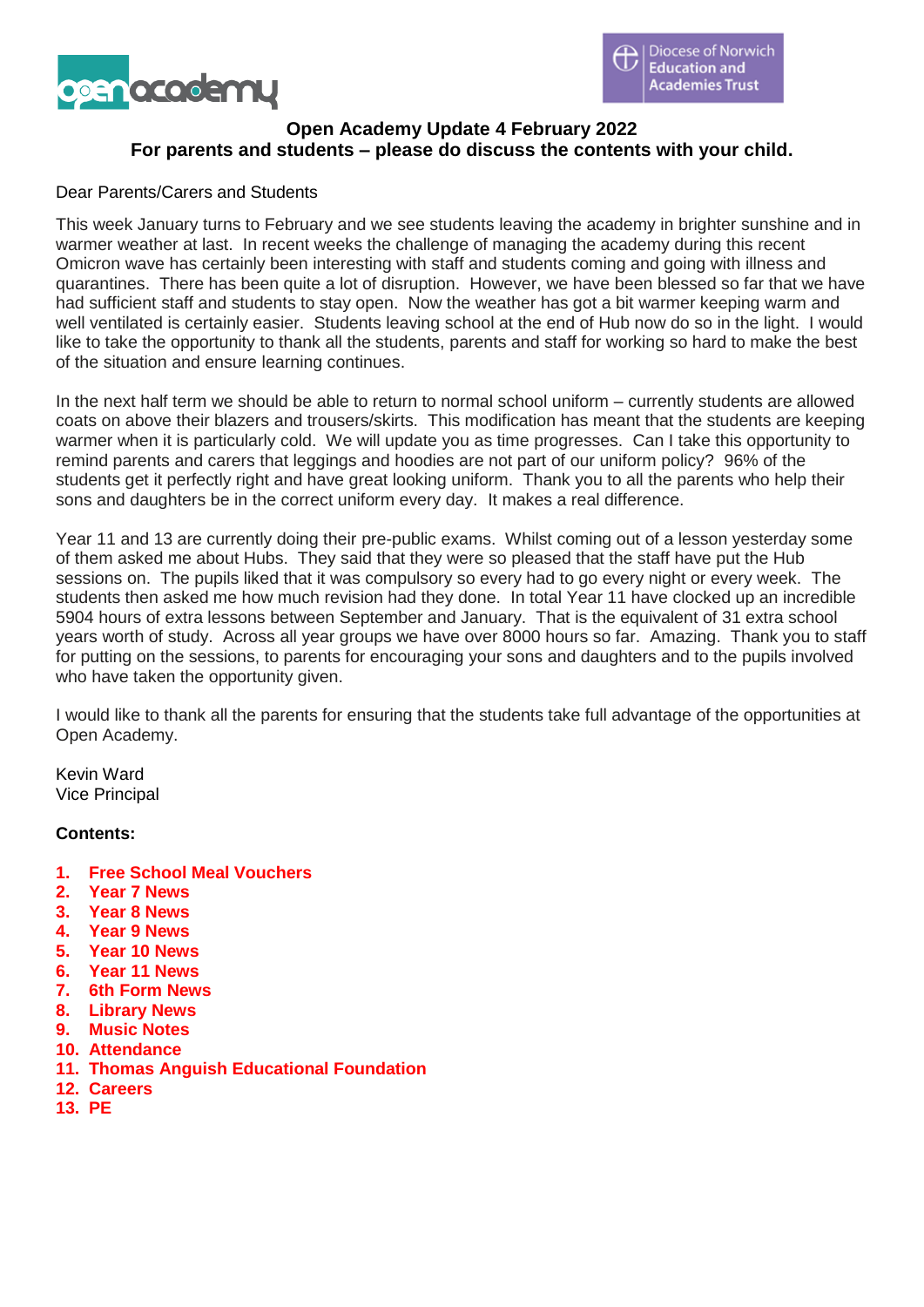

### **1. Free School Meal Vouchers**

Students entitled to Free School Meals will once again be issued with vouchers for the February half term holiday period. Norfolk County Council are using the grant from the governments DWP Household Support Fund to provide support for all families with children eligible for means tested Free School Meals. These will be issued in the usual way via Edenred vouchers with each child receiving £15.

Anyone experiencing hardship may be able to receive support through the NAS, which may be able to provide support for food, fuel, clothes and other essential household items to families experiencing hardship. Wider support from a range of partners can then also be made available with NAS working alongside the Children's Services Community and Partnerships service.

Families can get in touch with NAS via their dedicated website which includes an online application form at Norfolk [Assistance](https://www.norfolk.gov.uk/care-support-and-health/support-for-living-independently/money-and-benefits/norfolk-assistance-scheme) Scheme - Norfolk County Council or if they cannot access the internet, they can call 0344 800 8020.

Mrs Appleby Business Manager

### **2. Year 7 News**

WOW! We cannot believe how quickly this half term has flown by since our return after Christmas. A great effort from all of the students so far. Let's keep going, one more week to go!

A HUGE shout out from Mr Fisher, to the Highest Performing Year 7 students for their homework this term. Congratulations to Alfie Swatman, Kieran Sinclair, Paige Wright, Luke Smith, Natacha Frutuoso, Kate Skedge and Lily-Mae Warren-Davies. Well done to you all – keep up the great work!

This week has been amazing with 1,698 achievement points so a massive well done to you all. The Top 5 students for achievement points this week are:

Deacon Bobbin, Maddie Anderson, Lily Allen, Dylain Banham and Rianna Aldous.

There is an increasing number of students forgetting to bring a bottle into school for water. Unfortunately, it seems to be the same students regularly not bringing a bottle into school. Although we have some plastic cups, there is not a limitless supply. Please remind students to bring in a bottle so that they can re-fill it during the course of the day.

Moving on to chewing gum. This is a banned item in the academy, and there are a number of students chewing in lessons, and gum getting stuck to the floor and carpets. Please remind students that it is not allowed.

A reminder from last week about labelling uniform. Please can you make sure that uniform/PE kit is labelled with the child's name so that in the unfortunate event that something is lost, we can return it much easier.

### **Year 7 Camp**

Students had an assembly this morning from Mrs Smith who runs camp and has done for the last 17 years! Mrs Smith gave all of the student's information about the camp around activities, food and sleeping arrangements. This helped them understand what goes on during their time at camp in July. It is an expectation that all students will attend camp, and if you have any queries or questions about this, please contact Mrs Smith who will be happy to help. Her email address is: [Carole.Smith@open-academy.org.uk](mailto:Carole.Smith@open-academy.org.uk)

Mrs Pearsall – Head of Year 7 Mr Hawkins – Cover Supervisor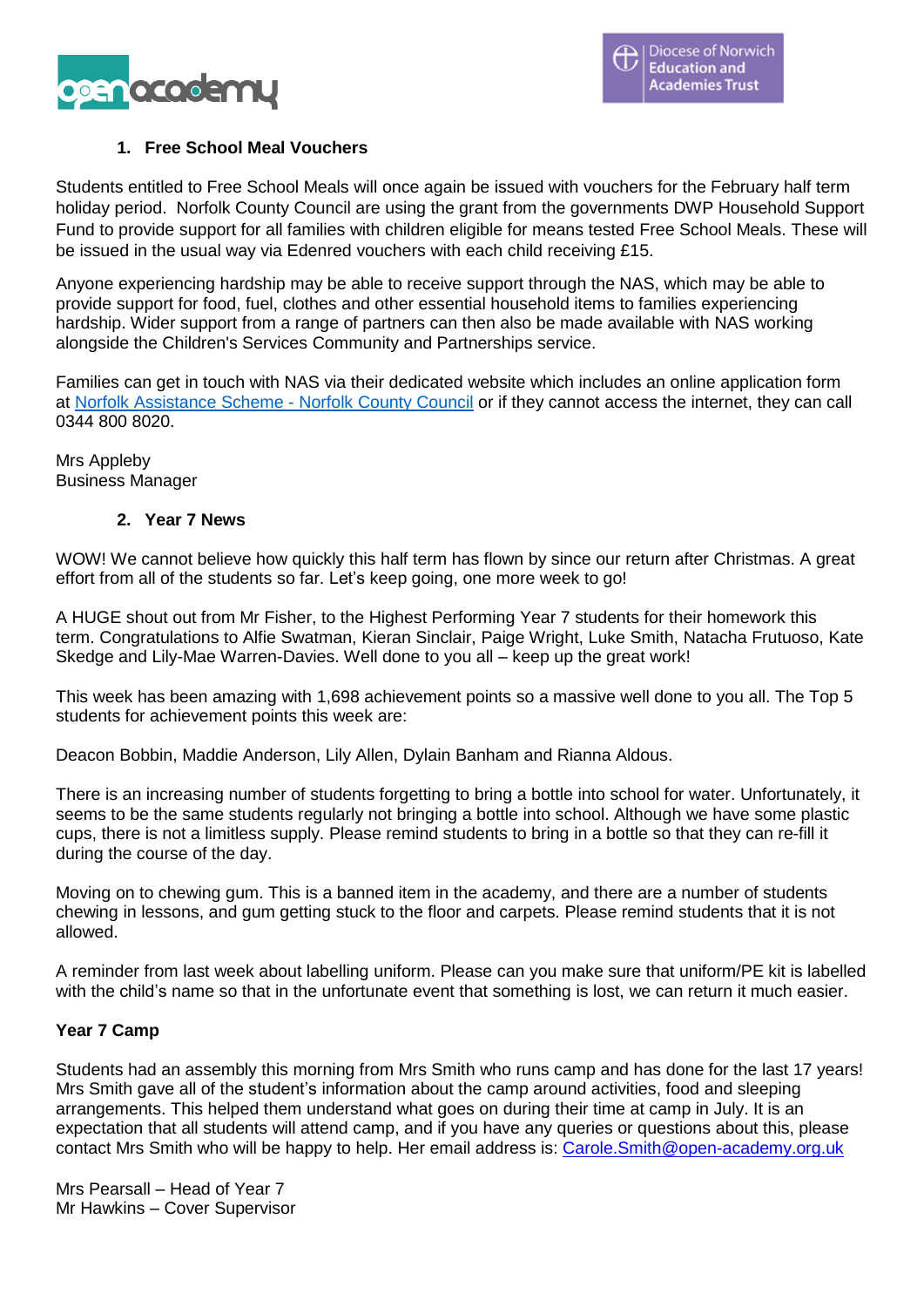

### **3. Year 8 News**

Another week down, and just one to go before a chance to rest and refresh at half-term. Year 8 have maintained their excellent standards, and as Heads of Year it has been brilliant to observe some of the learning this week. Students have been engaged, focused, displaying clear understanding of learning, and a willingness to push themselves to achieve their best. It is vitally important that we keep this same attitude going into the final week, to maximise every opportunity to progress.

A number of teachers have contacted the year team with praise for classes and individuals, and it is fantastic to be able to include them in the newsletter to give them the recognition they deserve:

Miss Clayton - for English, Madalyn Pirie for raising her hand in class to answer questions, and Evie Ward for effort in her creative writing;

Miss Marsham - Kian Wright for his team work in maths, helping with the organisation of the class activities, holding up question cards and selecting card names. Madison Gray for her helpfulness and support in maths towards other students.

Miss Hawthorne - 8H have been doing really well in English. We've been doing hands down lessons this week and I have been randomly picking students names to answer my questions. All of them have really risen to the challenge and have really impressed me this week.

Mr Coyne - Brian Bolaney – Consistently good attitude towards English and I admire your bravery in testing ideas and experimenting with language techniques. Yousif Al-Sadoon – Well done for always coming up with original and authentic ideas and structure within your writing. Amelie Dalton-Cozic, Isi Onuchukwu, Rebecca Shapcott, Lily Blyth, Emilia Kerby – Great discussions and remarkable bravery to share your creative work in front of an audience including Mr Ward!

Mr Crawford – Lily-Mae Holmes for her consistently positive attitude towards work, and her outstanding effort in every lesson.

Mr Lambert – A fantastic lesson with 8P with excellent debating skills, especially from **Rebecca Shapcott** and **William Della Corte** on one side and **Amelia Dalton-Cozic** and **Brian Bolaney** on the other side.

The year group have received over 2000 achievement points this week, with Mr Bradshaw tutor group C8 leading the way with a fantastic 636 points.

Well done to the whole year group for your high standards of behaviour and hard work. Keep pushing for the final week.

Ms Whitwood and Mr Crawford - Heads of Year 8 Mrs Lamb - Assistant Head of Year 8

### **4. Year 9 News**

Nearly half way through the school year and now just one more week till our next week off. The days are getting longer and the students are still putting in the effort to succeed.

Achievement points still pour in for Year 9 which is great to see and a real testament to the dedication of the year group. The current tally for this week is:

AED – 100 (15 more than last week) LGA – 118 (10 more than last week) RPH – 90 (1 more than last week) NST – 100 (4 more than last week)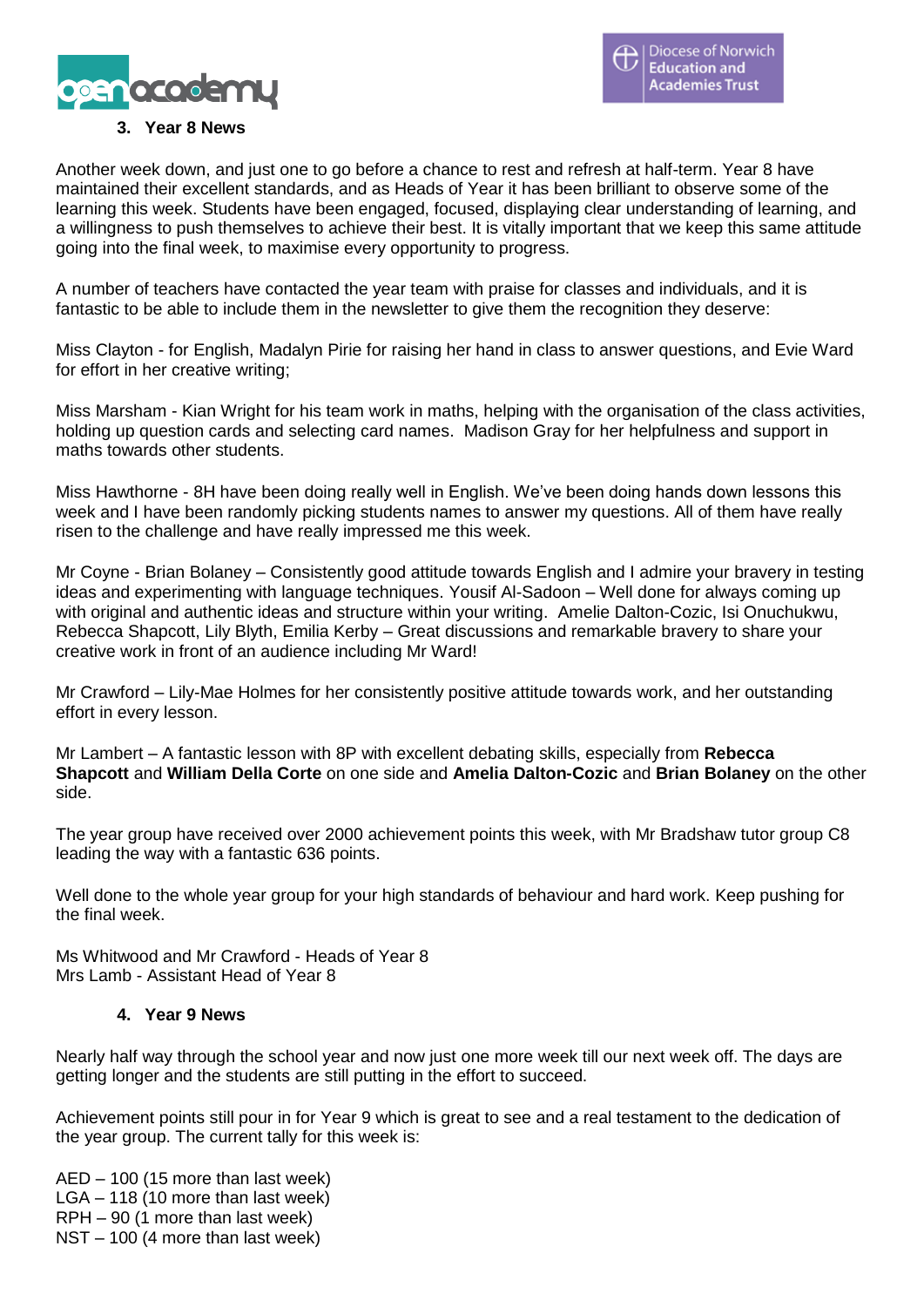

The building remains cold at times with ventilation and the cooler weather of winter. Please ensure students are arriving to school in correct uniform (blazer, black shoes, skirts/trousers). They can also wear a coat over their blazer to help with the cold.

Please also ensure that students have the correct equipment they require for their learning (pen/pencil/ruler).

Late detentions - if a student is 4 or more minutes late to a lesson/registration then that time is collected and the total missed time is made up at the end of the week in a detention. If the student is in total 1-10 mins late, they have a break detention. If they are 11-20 mins late they have a lunch detention. If they are more than 21 mins late in the week then they will have an afterschool detention. This week we have a total of 826 minutes missed learning time to catch up on. This is an improvement from the previous week of 550 minutes. Hopefully we will see less and less missed learning time throughout the year.

Shout outs:

- Matthew T for consistently showing fantastic effort in his learning. Ella R, Ashley B and Louis L for always trying their hardest in science.
- Leah-Louise Lovett and Caitlin Applegate for creative ideas in making musical sound effects, Ethan Walker, Adam Lowe, Izaak Turner and Ebon Gossland for being a very organised and creative team, Jessica Brighton, Rosie Coman and Ellie Rowley for amazing short compositions and Hollie Smith, Ariya Rashid, Elisa Kit, Michaela Browne and Ella Ramm for great engagement in lessons.

Hub sessions are still running and the students who need to attend may change each half term, so please check with your son/daughter to see if it is on their timetable this half term. It is a really important time given to them to ensure that they are catching up with their learning. One of the main reasons students are asked to come to Hub is due to not completing home work, so if they wish to not be asked back then they need to ensure that all their homework is completed to a good standard and on time.

I hope you are all well and are staying safe as we work our way towards the light and warmth of spring.

Mr Pickup – Head of Year 9 Mrs Smith – Assistant Head of Year 9

### **5. Year 10 News**

Thank you to all parents who participated in the parents evening on Tuesday. If you would like to talk to any teachers about your child then please let us know. One more week until half term and then everyone can have a much needed break.

Our top achievers this week are: Josh Carter-Strike, Owen Middleton, Mason Perriton, Jonas Kiesas, Rhy-Lee Dawson, Joe Sanderson, Scarlett Butler, James Self, Tommy Taylor, Harry Robinson, Lisa Kracewicz, Leefna Silva, Millie Woodhouse and Abigail Hickman. Well done to you all.

Shout outs to the following from Mr Walters – Ahmed Tsinev for good effort in art, and from Mr Coyne – Ella Iftimie-Hau and Ruby McCormack for good effort in English. Well done too.

As always if you have any queries please do not hesitate to contact us. Have a good weekend.

Mr Lambert – Head of Year 10 Mrs Roe – Assistant Head of Year 10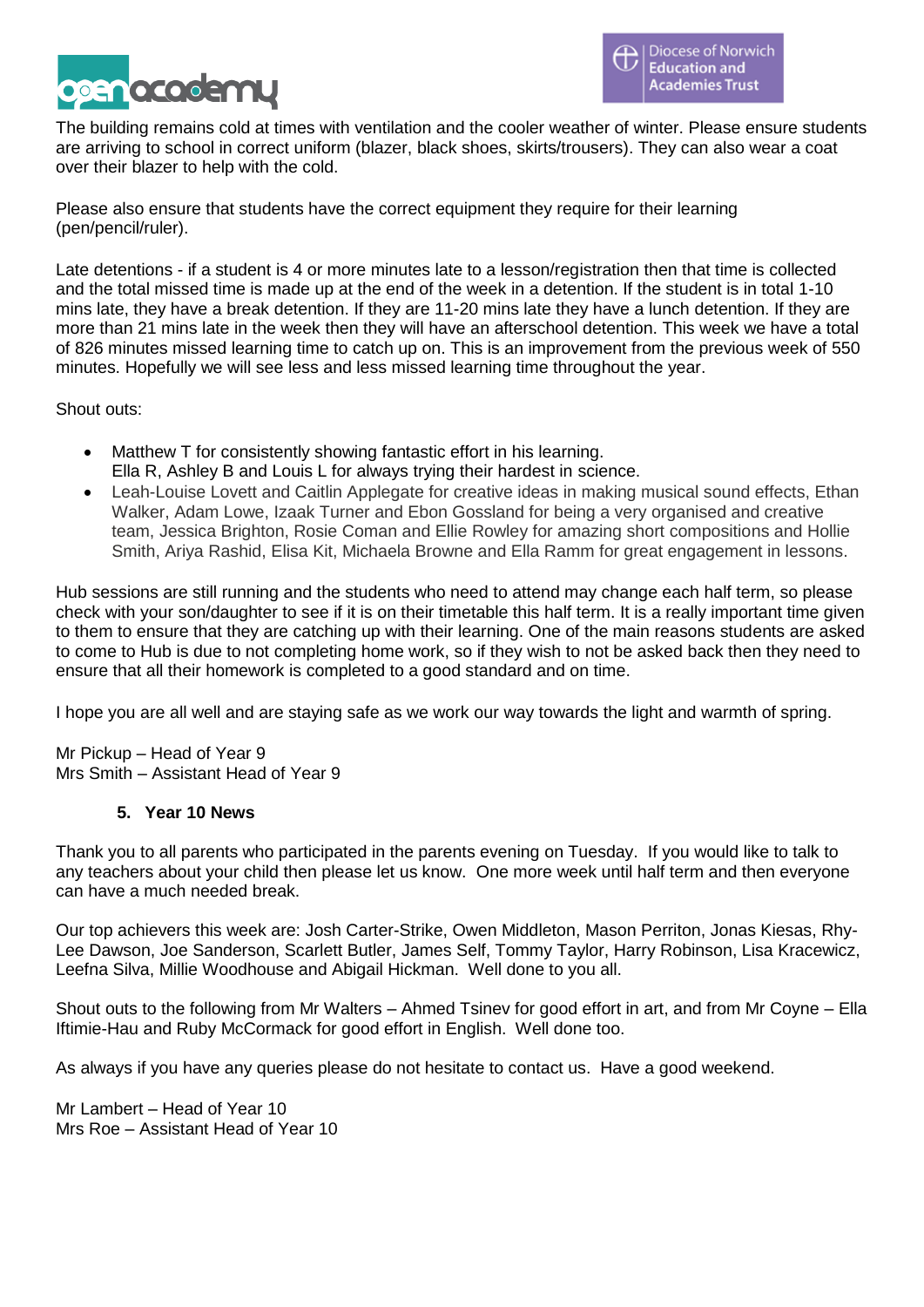

# **6. Year 11 News**

We're half-way through the last set of mock exams and I am really happy with the maturity and hard work the majority of the Year 11s have shown this week. The mocks are so important, as they give the students a chance to experience what a real exam 'feels like' and this will stand them in great stead when it comes to the official GCSE exams next term.

Revisions Hubs are going really well and once they start up again after the half-term break it will be great to see the students getting all that valuable extra assistance and guidance from their teachers.

After half-term the weather should start getting warmer, so the need for coats in classes to keep warm will start to really reduce, can I ask that any uniform needs be sorted during the half-term break, so students return with full and correct uniform to minimise any potential distractions in the run up to their exams please. Just as a reminder, skirts should be just above the knee or longer (no leggings) and polishable shoes should be worn. A blazer should be worn at all times.

Our top five LEARNT point achievers this week are:

| Noah Scott            | 32 |
|-----------------------|----|
| Anya Cramp            | 32 |
| Mollie-Mae Birchenall | 30 |
| Lily Keating          | 30 |
| <b>Amelie Treacy</b>  | 30 |
|                       |    |

Well done and keep up the good work!

Mrs Clayton – Head of Year 11 Mrs Roberts – Assistant Head of Year 11

### **7. 6 th Form News**

### **London Trip Payment**

A gentle reminder for Year 12 Psychology and Sports students who are attending the London residential trip – the second payment is due just before half term on the 11 February. Please make sure that this payment is made via ParentPay.

### **Careers Talk Friday, 11 February**

Next Friday at 2pm we will be having a talk by Jan Davis, councillor on Broadland District Council in the football block.

### **6th Form Area Mess**

The Futures Area in particular is looking very untidy at the moment. I did a spot check yesterday and there were papers, used masks, bottles, food waste, and books everywhere. I have said this a number of times, but if I get any more complaints from the cleaners regarding the state of these areas, I will have no choice but to close them for the first week back after half term. I really do not want to take this space away from them. Please encourage your child to clean up after themselves!

### **Useful Links:**

- **Visit a London Russell group university -** register for a trip to Queen Mary's University London later this term: Monday, 28 March 2022. The campus visit will include 2 workshops, a tour of the Mile End campus and a Q&A with current students. [Register](https://www.norfolk.gov.uk/sitecore%20modules/Web/EXM/RedirectUrlPage.aspx?ec_eq=fKDCimyT5OPgowHNBO4izfBdfLqviLAbv0eSyNGsjmB%2fEcLMYofSxNxZf08MGd4C3DQxjA2KXOb9RfbQ4QmmZJrzz1lmYyOZd6v%2b61DQORrLilxvjhQmMvyWdCAoyR%2fyTAZMuwsalCRvWspMOxAZfd5RpfRDWMjuEu4Yvznps56Zi7DzPBpmRJK%2fmXA5PLz8Mb3Ar8cdZ0Ds2ttdBl2fMU87l0IxK%2bWypR1hodPMp1vf4xlHL2EXZgPFTiJ7PtRrM%2f%2bJnMyiGF3n0xW3KoD4XXE398rJIVJFoOeC1YwlhfyqH5acOuads8P06KUmn74dPgxBsPS3yjYzQ1D6OIK0JHMgdF1UD5MgcUb7nBag%2b1%2feyycrV%2fOW02hjWLf1bPHmOqTtg9AwShDzRVXbnNv%2b42g3Tvl8H%2bKHnDeTyOzSdWnKRuAASGmSyHyB8vZX6hk2PoEcLHyJ7IeEWGPqwMntTA%3d%3d) your interest here.
- **Third Thursdays:** Sign-up links for our Third Thursday expert insider support sessions, with guest appearances from former Norfolk students...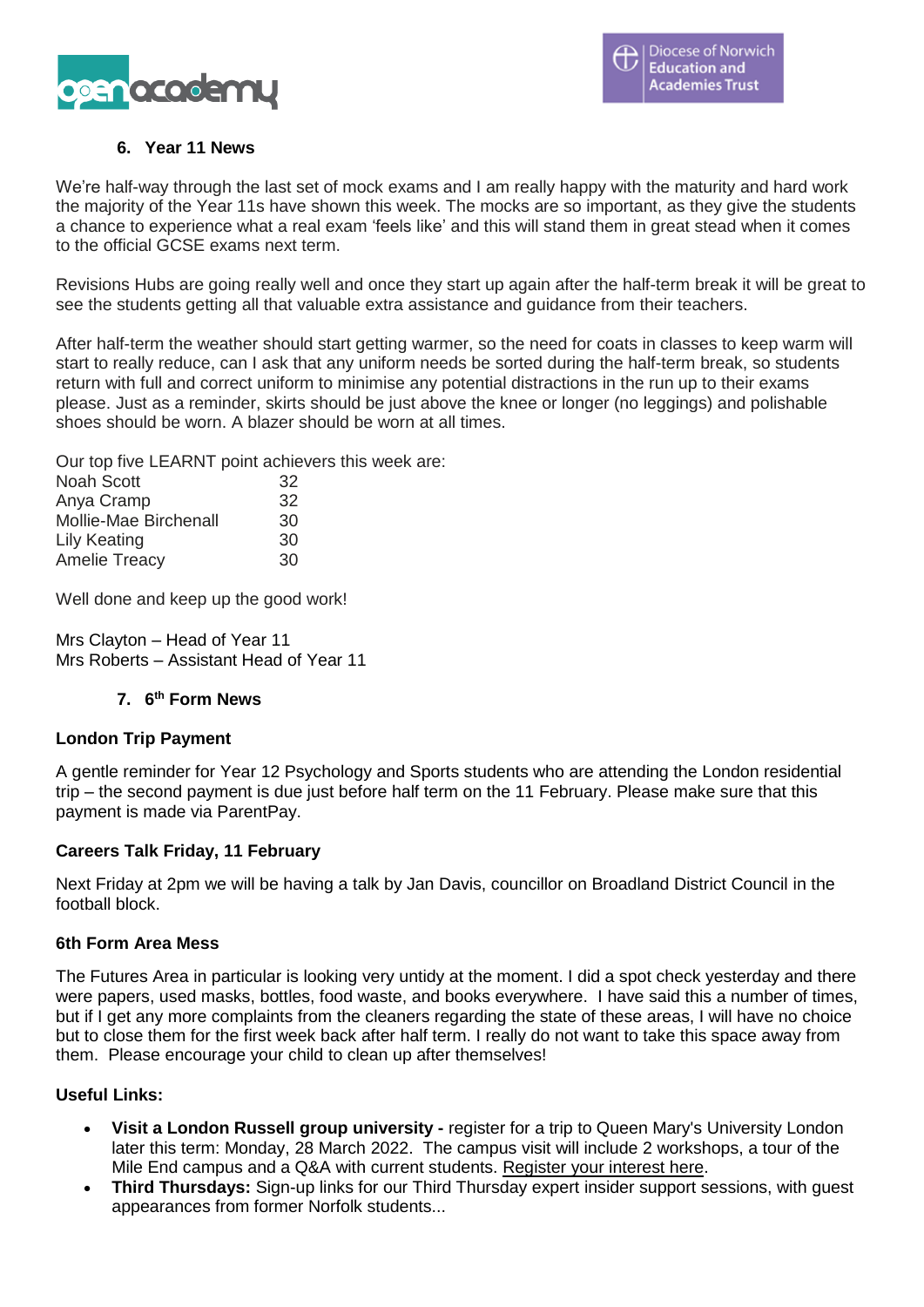

- **Year 12 – 17 February at 4-5pm - super-curricular exploration**: a second session exploring the key ingredient of all great applications - exploring your subjects beyond the classroom. [Sign](https://www.norfolk.gov.uk/sitecore%20modules/Web/EXM/RedirectUrlPage.aspx?ec_eq=26%2b9IartqJUs3tdgcAuzpm43ybc1My40w2jPevLeJzrQV5Jd8JDoRsmdH4ZH1QAQ6QFHXIShvUtcU6UotLuxAxUXtmm%2f1QsO58uobMGgZ9B3TEeQPCTlKiMlEN%2bYcEF6OL22chDlMjgsfOICMC2V0K%2fltVF%2bJtosLfOqQLUdbSaoCTSIhCkyy%2f0QbcOZXZo08m51pF9Z%2fuiGXStJB1qClo1iNZWg05GYpZxms3VRJsSLdrOlqZI2%2f8K0gLwpKhMtILyVVXZ5nrtyq5qE11kjHuXKIKb9lh6mRv9U4hRIISV62bQgiKvrDZpurl4AdzCxDhIdh2zVUVLQTzPmglddeg%3d%3d) up [here](https://www.norfolk.gov.uk/sitecore%20modules/Web/EXM/RedirectUrlPage.aspx?ec_eq=26%2b9IartqJUs3tdgcAuzpm43ybc1My40w2jPevLeJzrQV5Jd8JDoRsmdH4ZH1QAQ6QFHXIShvUtcU6UotLuxAxUXtmm%2f1QsO58uobMGgZ9B3TEeQPCTlKiMlEN%2bYcEF6OL22chDlMjgsfOICMC2V0K%2fltVF%2bJtosLfOqQLUdbSaoCTSIhCkyy%2f0QbcOZXZo08m51pF9Z%2fuiGXStJB1qClo1iNZWg05GYpZxms3VRJsSLdrOlqZI2%2f8K0gLwpKhMtILyVVXZ5nrtyq5qE11kjHuXKIKb9lh6mRv9U4hRIISV62bQgiKvrDZpurl4AdzCxDhIdh2zVUVLQTzPmglddeg%3d%3d)
- **Careers in veterinary -** Tuesday, 22 February at 7-8.30 pm online via Teams. For students considering a career in any veterinary field (veterinary surgeon, nurse, equine science, conservation officer and more). It will involve a panel of veterinary specialists from Taverham Vets, Lincoln University, City College and Banham Zoo. Sign up [using](https://www.norfolk.gov.uk/sitecore%20modules/Web/EXM/RedirectUrlPage.aspx?ec_eq=5ys3seZv0YmjXFZuRb3KA1f7MFUP5bhVpm3oIknjkuq90WHgx1tZDKg2%2feTYA4auduMecPXImzC%2biw6zHWPkPVZObzoyL0fbiTw%2f851BsHGyrKNXkjNWbwIKJdklRpyr7joUvtV9IwIf1fUCZ1z1AvevaJOqtej8d1Hk%2f2OFv4Gc1InqAPNRl2il%2foQN45Z7zQybU5W%2bg42NdkHkYO3gBZY3bS1J%2fG%2fM6uQR7eWtbQxVmo9inaZ0292bWw2G3XEj%2b4dzuRR73dgN3vme3%2fwCYlNByG%2fl%2bmDfz0SvbaOBpCHFv8OWBTXxdzaK9PCwI4pc33YjBRjCEjKPJkdSSS3aIA%3d%3d) this link here.
- **Meet the Apprentices** Tuesday, 8 February 5-6pm. **In collaboration with 'Pathways to Work' -** A brilliant opportunity to hear from a number of higher and degree level apprentices to answer questions about why they chose this route, how they went about securing their place, the application and interview process, what their day to day experience is, the way their apprenticeships is structured, pay scales and conditions and anything else you would like to know. Click [here](https://www.norfolk.gov.uk/sitecore%20modules/Web/EXM/RedirectUrlPage.aspx?ec_eq=kRj5gijRv84V8gQut8zHOkAjq1E22ymuwVooV9pM6MjOY3T2gcrQ0WMzbxpugLdvopKiJHsFCblv1e8%2bGiIc%2bw3%2fMvUMsRIOkKYvoOXXB5QdB%2by92vRosTR9X8ej7PR0cKaHqA8134umEcEcn4tlfzmRZ5fEtm1dMzwEAOuJvTAFNn2m2XdZcxS8I50cvwmvglHyJq3MehatunISkCKFR8Hyxzgj6QdM%2blK%2bGPcij8eJ%2b3DFy1oiv8yuECBoQvAVxkmGEa7XyQUtXMt0KYtgLvlOzd4Nd1Qs9CykgerGCAKGGmUhr%2fIVvmZWs8I9D8DLGLgekt7jmJqxs2d5G0UrRw%3d%3d) to register.

Mrs Molloy Head of  $6<sup>th</sup>$  Form

**8. Library News**

# **LGBT Badge Design Competition**

February is LGBT+ History Month. We are celebrating this in the library by highlighting LGBT+ authors and their books. We are also promoting the official badge design competition being run by Schools Out UK. Follow this link, or visit the library to find out more: <https://lgbtplushistorymonth.co.uk/badge-comp/>

### **Books & Author of the Month**

We know that it can sometimes be difficult for students to find books they enjoy. With thousands of books to choose from, and fantastic new books published all the time, the choice can be overwhelming. To help with this we are creating a new monthly spotlight to help highlight books and authors that students might be interested in. These are all books and authors that can be found in the school library.

For our February books of the month, we picked two titles published by **[Barrington](https://www.barringtonstoke.co.uk/) Stoke** who specialise in super-readable books. Their short-size, accessible print, and easy to follow stories written by popular teen authors make them perfect for all readers.

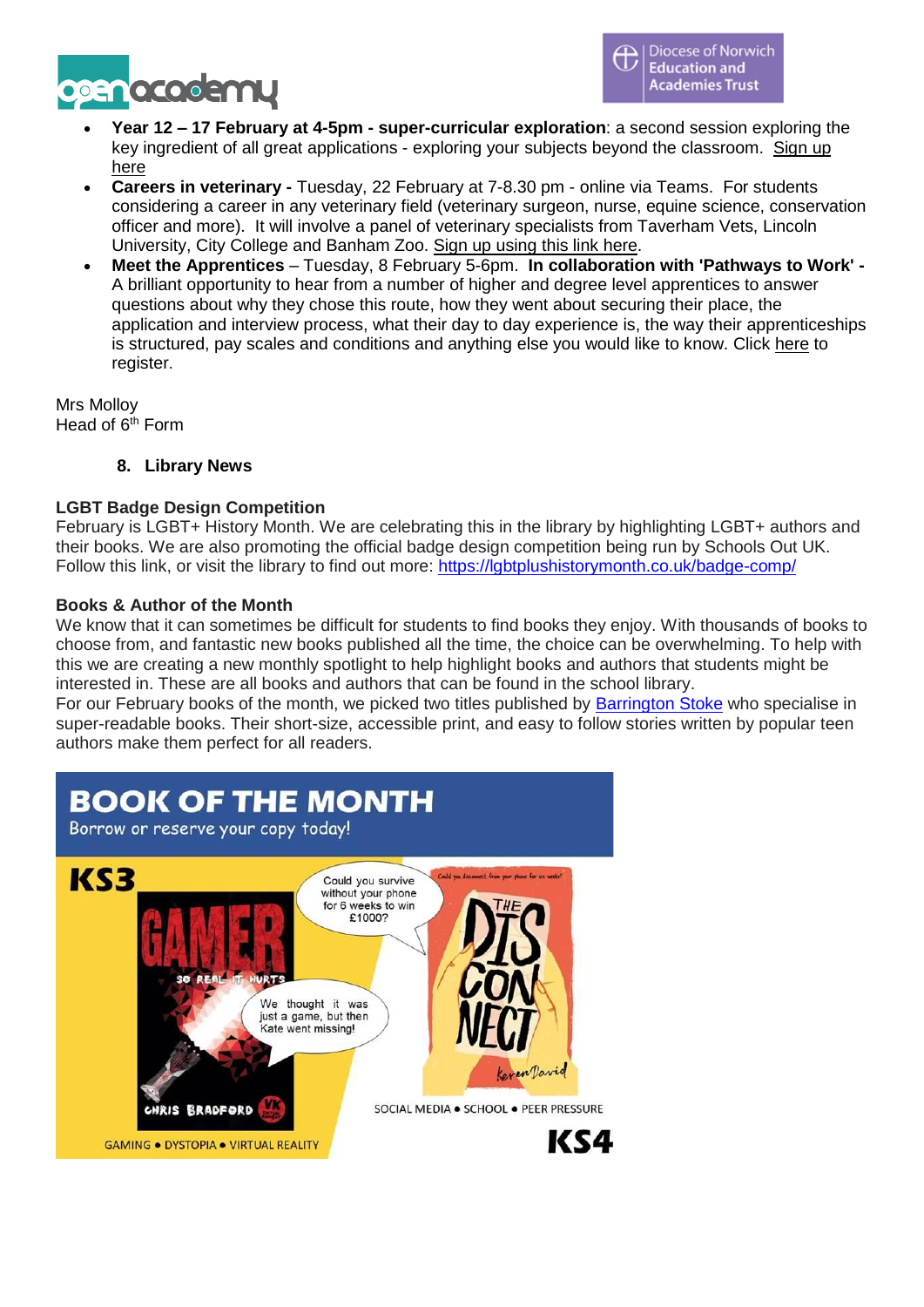

Our February author of the month is Susin [Neilson.](https://susinnielsen.com/) Susin writes contemporary teen fiction that explores a variety of issues affecting young people in a funny, sensitive and realistic way.

# **AUTHOR OF THE MONTH: SUSIN NIELSEN**



# **Overdue Library Books**

Thank you to all the pupils who have returned their overdue library books in the last week. We still have a large number of books that are overdue. Can we please ask for your support in looking for these books at home and returning these to the library as soon as possible. If you have any queries about outstanding books on your child's account please get in touch at [library@open-academy.org.uk](mailto:library@open-academy.org.uk)

Miss Ling **Librarian** 

# 9. **Music Notes**

A reminder to students receiving drum lessons that the timetable is up on the music board and it is their responsibility to check and attend their times. Mr Skinner sends his apologies for his absence this Monday but should be back on Monday, 7 February.

If your child would like to take up drum lessons, we have a few spaces available! Students should ask me for an instrumental contract which details all relevant information about receiving tuition.

Miss Lines Teacher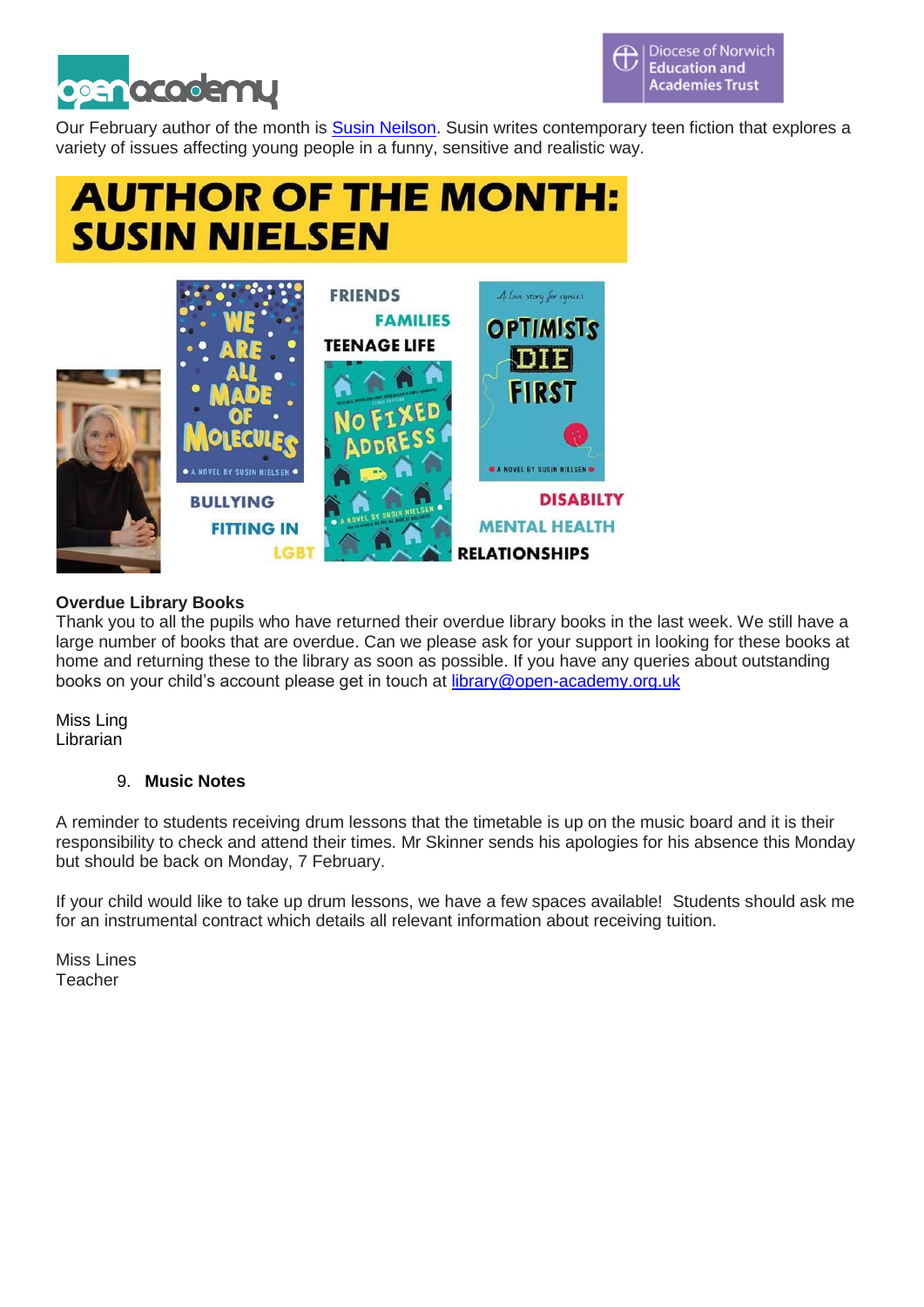

### 10. **Attendance**

| 12/13 CAN           | 83.40%  |
|---------------------|---------|
| 12 JTH              | 83.81%  |
| 13 LWK              | 77.78%  |
| C7 KLI              | 89.55%  |
| D7 MKN              | 93.00%  |
| R7 CSM              | 90.87%  |
| SRB 7 EOK           | 65.00%  |
| <b>I7 CHA</b>       | 95.70%  |
| C8 ABR              | 91.00%  |
| D8 NWA              | 91.80%  |
| <b>18 KMU</b>       | 86.61%  |
| R8 SNA              | 87.96%  |
| SRB 8 EOK           | 100.00% |
| C9 AED              | 94.40%  |
| D9 LGA              | 92.91%  |
| 19 RPH              | 88.54%  |
| R9 NST              | 89.85%  |
| SRB 9 EOK           | 100.00% |
| C <sub>10</sub> TTH | 80.00%  |
| D10 ATH             | 86.08%  |
| 110 SMC             | 93.69%  |
| R <sub>10</sub> BLU | 88.91%  |
| SRB 10 EOK          | 73.33%  |
| C <sub>11</sub> KST | 94.17%  |
| D11 SMU             | 94.20%  |
| <b>I11 ERO</b>      | 89.80%  |
| R <sub>11</sub> SRI | 93.00%  |

| Year 7  | 91.59% |
|---------|--------|
| Year 8  | 88.91% |
| Year 9  | 91.56% |
| Year 10 | 87.28% |
| Year 11 | 92.83% |
| Year 12 | 83.97% |
| Year 13 | 78.40% |
| Year 14 | 76.70% |



Please see the abovementioned attendance data for the last two weeks for period 17 January 2022 to 28 January 2022. Well done to the winning tutor group/s from each year group and SRB, who will be awarded the attendance trophy.

Well done to the 219 students who achieved 100% for the month of January 2022 and also to the 185 students who have improved attendance between the months of December 2021 and January 2022. Achievement points have been given to all of these students.

If there have been any changes in your son/daughter's details, please let us know in order that these details can be updated. Thank you.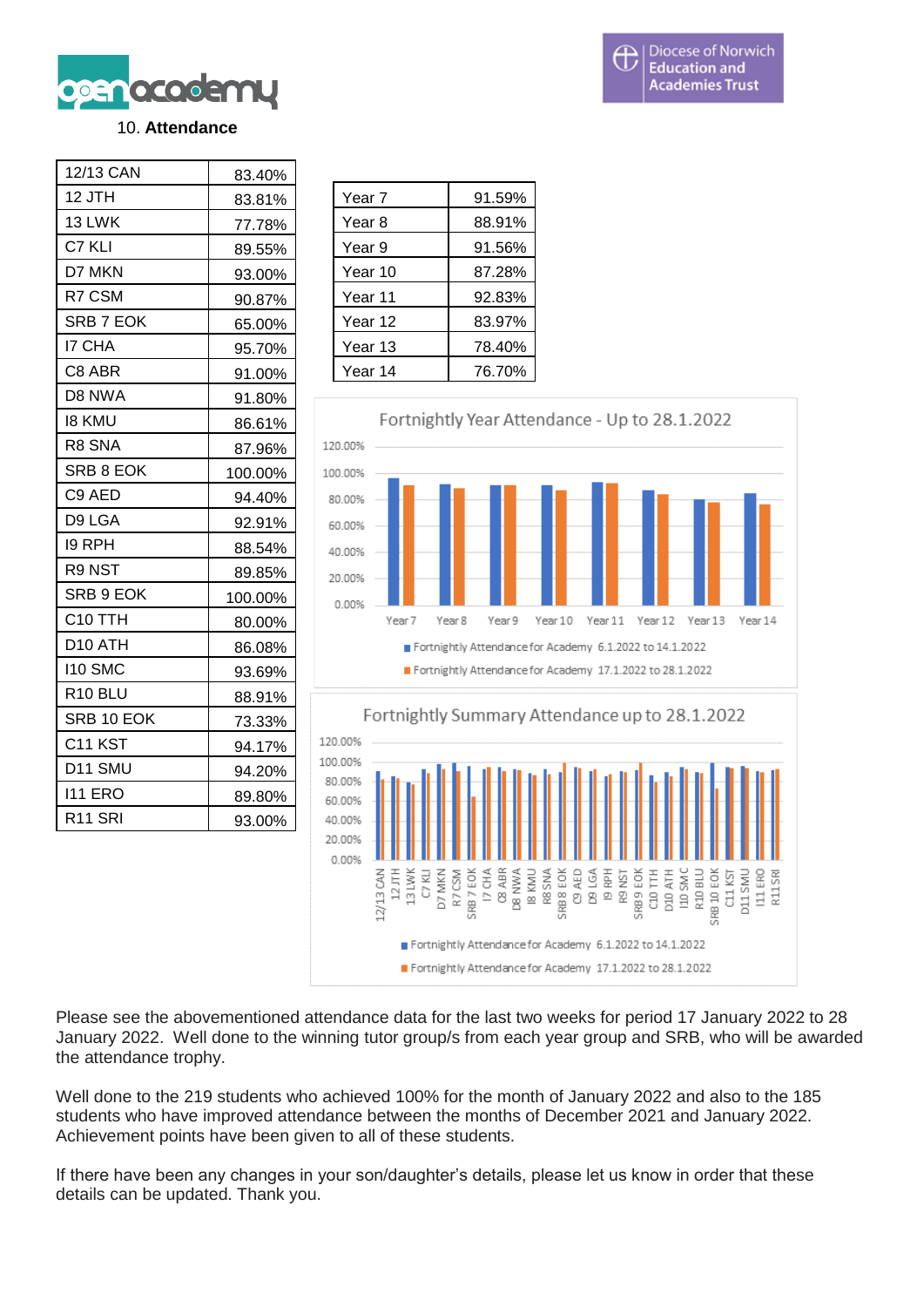

Just a reminder that our designated email address to notify us of any absences, appointments etc. is [student.absence@open-academy.org.uk](mailto:student.absence@open-academy.org.uk)

Mrs Ganson Attendance Officer

# **11. Thomas Anguish Educational Foundation**

**Anguish's Educational Foundation**<br>
This charged of pay for school uniform, or need help to pay for your child's<br>
residential school trip?<br>
If so, financial help may be available from Anguish's Educational Foundation.<br>
Thi Are you struggling to pay for school uniform, or need help to pay for your child's residential school trip? If so, financial help may be available from Anguish's Educational Foundation. This charity supports Norwich families on a low income, whether you are working or receiving benefits. You can contact Anguish's Educational Foundation by emailing: info@norwichcharitabletrusts.org.uk Or leave a message on: 01603 621023 A Grants Officer will contact you to discuss whether we can help you.

### **12. Careers**

Next week is 'National Apprenticeships Week' – this is an annual event which showcases the amazing range of opportunities available to young people at both post 16 and post 18 and encourages young people to consider training for a qualification whilst gaining valuable work experience. Opportunities are offered in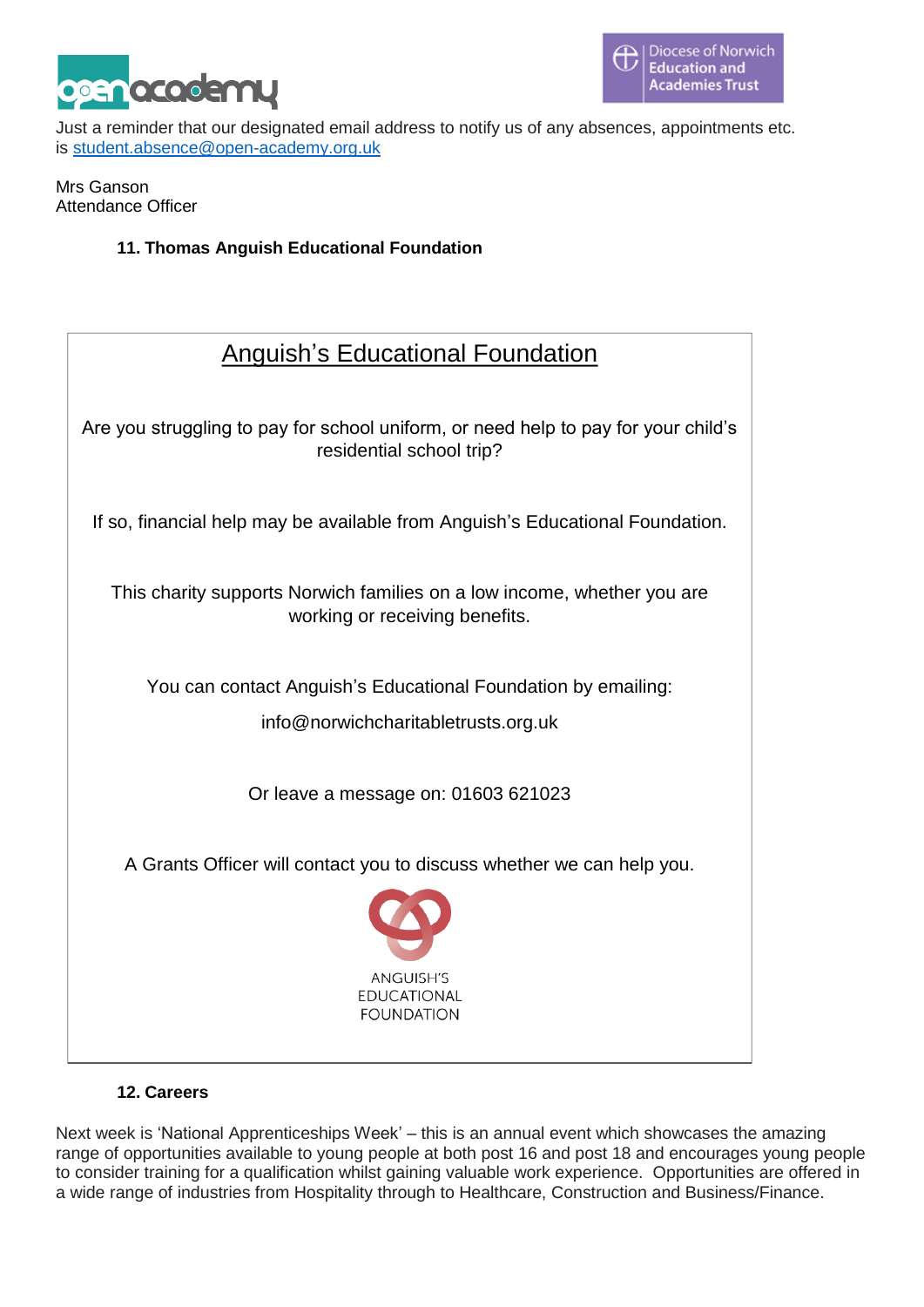

To support the event Norfolk County Council's Pathways to Work Team have arranged a series of drop-in sessions **(no appointment necessary)** for parents and their families**.** These sessions are for young people to ask the Team any questions about their next steps into work and training via the apprenticeship route.

The team will be available throughout National Apprenticeships Week on Monday, 7 February – Thursday, 10 February from 4pm – 6pm and on Saturday, 12 February from 10am – 2pm.

If your child has questions about apprenticeships, traineeships, T Levels or other work-based options then please encourage them to come along to these sessions.

### **Links for each session are below:**

### **Monday:**

[https://teams.microsoft.com/l/meetup](https://eur02.safelinks.protection.outlook.com/ap/t-59584e83/?url=https%3A%2F%2Fteams.microsoft.com%2Fl%2Fmeetup-join%2F19%253ameeting_OWMzNTllMTEtN2Q4NS00YzMxLWExYzQtM2QxZjJiNWE1YzA2%2540thread.v2%2F0%3Fcontext%3D%257b%2522Tid%2522%253a%25221419177e-57e0-4f0f-aff0-fd61b549d10e%2522%252c%2522Oid%2522%253a%2522beb0ee39-c8ac-44be-b158-d479b9e4b9fa%2522%252c%2522IsBroadcastMeeting%2522%253atrue%257d%26btype%3Da%26role%3Da&data=04%7C01%7Cmelvyn.ruff%40norfolk.gov.uk%7Cc7dfa2c48c674dc884d608d9e652f353%7C1419177e57e04f0faff0fd61b549d10e%7C0%7C0%7C637794066198790602%7CUnknown%7CTWFpbGZsb3d8eyJWIjoiMC4wLjAwMDAiLCJQIjoiV2luMzIiLCJBTiI6Ik1haWwiLCJXVCI6Mn0%3D%7C3000&sdata=UWfcNucubRZoowzj62%2BT37PRQGd3UqL8Y54yeFqhLKU%3D&reserved=0)[join/19%3ameeting\\_OWMzNTllMTEtN2Q4NS00YzMxLWExYzQtM2QxZjJiNWE1YzA2%40thread.v2/0?context=%7b%22Tid%22%3a%221419177](https://eur02.safelinks.protection.outlook.com/ap/t-59584e83/?url=https%3A%2F%2Fteams.microsoft.com%2Fl%2Fmeetup-join%2F19%253ameeting_OWMzNTllMTEtN2Q4NS00YzMxLWExYzQtM2QxZjJiNWE1YzA2%2540thread.v2%2F0%3Fcontext%3D%257b%2522Tid%2522%253a%25221419177e-57e0-4f0f-aff0-fd61b549d10e%2522%252c%2522Oid%2522%253a%2522beb0ee39-c8ac-44be-b158-d479b9e4b9fa%2522%252c%2522IsBroadcastMeeting%2522%253atrue%257d%26btype%3Da%26role%3Da&data=04%7C01%7Cmelvyn.ruff%40norfolk.gov.uk%7Cc7dfa2c48c674dc884d608d9e652f353%7C1419177e57e04f0faff0fd61b549d10e%7C0%7C0%7C637794066198790602%7CUnknown%7CTWFpbGZsb3d8eyJWIjoiMC4wLjAwMDAiLCJQIjoiV2luMzIiLCJBTiI6Ik1haWwiLCJXVCI6Mn0%3D%7C3000&sdata=UWfcNucubRZoowzj62%2BT37PRQGd3UqL8Y54yeFqhLKU%3D&reserved=0) [e-57e0-4f0f-aff0-fd61b549d10e%22%2c%22Oid%22%3a%22beb0ee39-c8ac-44be-b158](https://eur02.safelinks.protection.outlook.com/ap/t-59584e83/?url=https%3A%2F%2Fteams.microsoft.com%2Fl%2Fmeetup-join%2F19%253ameeting_OWMzNTllMTEtN2Q4NS00YzMxLWExYzQtM2QxZjJiNWE1YzA2%2540thread.v2%2F0%3Fcontext%3D%257b%2522Tid%2522%253a%25221419177e-57e0-4f0f-aff0-fd61b549d10e%2522%252c%2522Oid%2522%253a%2522beb0ee39-c8ac-44be-b158-d479b9e4b9fa%2522%252c%2522IsBroadcastMeeting%2522%253atrue%257d%26btype%3Da%26role%3Da&data=04%7C01%7Cmelvyn.ruff%40norfolk.gov.uk%7Cc7dfa2c48c674dc884d608d9e652f353%7C1419177e57e04f0faff0fd61b549d10e%7C0%7C0%7C637794066198790602%7CUnknown%7CTWFpbGZsb3d8eyJWIjoiMC4wLjAwMDAiLCJQIjoiV2luMzIiLCJBTiI6Ik1haWwiLCJXVCI6Mn0%3D%7C3000&sdata=UWfcNucubRZoowzj62%2BT37PRQGd3UqL8Y54yeFqhLKU%3D&reserved=0) [d479b9e4b9fa%22%2c%22IsBroadcastMeeting%22%3atrue%7d&btype=a&role=a](https://eur02.safelinks.protection.outlook.com/ap/t-59584e83/?url=https%3A%2F%2Fteams.microsoft.com%2Fl%2Fmeetup-join%2F19%253ameeting_OWMzNTllMTEtN2Q4NS00YzMxLWExYzQtM2QxZjJiNWE1YzA2%2540thread.v2%2F0%3Fcontext%3D%257b%2522Tid%2522%253a%25221419177e-57e0-4f0f-aff0-fd61b549d10e%2522%252c%2522Oid%2522%253a%2522beb0ee39-c8ac-44be-b158-d479b9e4b9fa%2522%252c%2522IsBroadcastMeeting%2522%253atrue%257d%26btype%3Da%26role%3Da&data=04%7C01%7Cmelvyn.ruff%40norfolk.gov.uk%7Cc7dfa2c48c674dc884d608d9e652f353%7C1419177e57e04f0faff0fd61b549d10e%7C0%7C0%7C637794066198790602%7CUnknown%7CTWFpbGZsb3d8eyJWIjoiMC4wLjAwMDAiLCJQIjoiV2luMzIiLCJBTiI6Ik1haWwiLCJXVCI6Mn0%3D%7C3000&sdata=UWfcNucubRZoowzj62%2BT37PRQGd3UqL8Y54yeFqhLKU%3D&reserved=0)

### **Tuesday:**

[https://teams.microsoft.com/l/meetup](https://eur02.safelinks.protection.outlook.com/ap/t-59584e83/?url=https%3A%2F%2Fteams.microsoft.com%2Fl%2Fmeetup-join%2F19%253ameeting_N2RlMjNkZDgtZGZjMS00MmNkLTk0YmQtNmIzZGFmZTA1MmUx%2540thread.v2%2F0%3Fcontext%3D%257b%2522Tid%2522%253a%25221419177e-57e0-4f0f-aff0-fd61b549d10e%2522%252c%2522Oid%2522%253a%2522beb0ee39-c8ac-44be-b158-d479b9e4b9fa%2522%252c%2522IsBroadcastMeeting%2522%253atrue%257d%26btype%3Da%26role%3Da&data=04%7C01%7Cmelvyn.ruff%40norfolk.gov.uk%7Cc7dfa2c48c674dc884d608d9e652f353%7C1419177e57e04f0faff0fd61b549d10e%7C0%7C0%7C637794066198790602%7CUnknown%7CTWFpbGZsb3d8eyJWIjoiMC4wLjAwMDAiLCJQIjoiV2luMzIiLCJBTiI6Ik1haWwiLCJXVCI6Mn0%3D%7C3000&sdata=SN%2Bu6l1mAe4I39L0RKw8Cn6upmYWkdtOMk6Gt23Sr7I%3D&reserved=0)[join/19%3ameeting\\_N2RlMjNkZDgtZGZjMS00MmNkLTk0YmQtNmIzZGFmZTA1MmUx%40thread.v2/0?context=%7b%22Tid%22%3a%221419177](https://eur02.safelinks.protection.outlook.com/ap/t-59584e83/?url=https%3A%2F%2Fteams.microsoft.com%2Fl%2Fmeetup-join%2F19%253ameeting_N2RlMjNkZDgtZGZjMS00MmNkLTk0YmQtNmIzZGFmZTA1MmUx%2540thread.v2%2F0%3Fcontext%3D%257b%2522Tid%2522%253a%25221419177e-57e0-4f0f-aff0-fd61b549d10e%2522%252c%2522Oid%2522%253a%2522beb0ee39-c8ac-44be-b158-d479b9e4b9fa%2522%252c%2522IsBroadcastMeeting%2522%253atrue%257d%26btype%3Da%26role%3Da&data=04%7C01%7Cmelvyn.ruff%40norfolk.gov.uk%7Cc7dfa2c48c674dc884d608d9e652f353%7C1419177e57e04f0faff0fd61b549d10e%7C0%7C0%7C637794066198790602%7CUnknown%7CTWFpbGZsb3d8eyJWIjoiMC4wLjAwMDAiLCJQIjoiV2luMzIiLCJBTiI6Ik1haWwiLCJXVCI6Mn0%3D%7C3000&sdata=SN%2Bu6l1mAe4I39L0RKw8Cn6upmYWkdtOMk6Gt23Sr7I%3D&reserved=0) [e-57e0-4f0f-aff0-fd61b549d10e%22%2c%22Oid%22%3a%22beb0ee39-c8ac-44be-b158](https://eur02.safelinks.protection.outlook.com/ap/t-59584e83/?url=https%3A%2F%2Fteams.microsoft.com%2Fl%2Fmeetup-join%2F19%253ameeting_N2RlMjNkZDgtZGZjMS00MmNkLTk0YmQtNmIzZGFmZTA1MmUx%2540thread.v2%2F0%3Fcontext%3D%257b%2522Tid%2522%253a%25221419177e-57e0-4f0f-aff0-fd61b549d10e%2522%252c%2522Oid%2522%253a%2522beb0ee39-c8ac-44be-b158-d479b9e4b9fa%2522%252c%2522IsBroadcastMeeting%2522%253atrue%257d%26btype%3Da%26role%3Da&data=04%7C01%7Cmelvyn.ruff%40norfolk.gov.uk%7Cc7dfa2c48c674dc884d608d9e652f353%7C1419177e57e04f0faff0fd61b549d10e%7C0%7C0%7C637794066198790602%7CUnknown%7CTWFpbGZsb3d8eyJWIjoiMC4wLjAwMDAiLCJQIjoiV2luMzIiLCJBTiI6Ik1haWwiLCJXVCI6Mn0%3D%7C3000&sdata=SN%2Bu6l1mAe4I39L0RKw8Cn6upmYWkdtOMk6Gt23Sr7I%3D&reserved=0) [d479b9e4b9fa%22%2c%22IsBroadcastMeeting%22%3atrue%7d&btype=a&role=a](https://eur02.safelinks.protection.outlook.com/ap/t-59584e83/?url=https%3A%2F%2Fteams.microsoft.com%2Fl%2Fmeetup-join%2F19%253ameeting_N2RlMjNkZDgtZGZjMS00MmNkLTk0YmQtNmIzZGFmZTA1MmUx%2540thread.v2%2F0%3Fcontext%3D%257b%2522Tid%2522%253a%25221419177e-57e0-4f0f-aff0-fd61b549d10e%2522%252c%2522Oid%2522%253a%2522beb0ee39-c8ac-44be-b158-d479b9e4b9fa%2522%252c%2522IsBroadcastMeeting%2522%253atrue%257d%26btype%3Da%26role%3Da&data=04%7C01%7Cmelvyn.ruff%40norfolk.gov.uk%7Cc7dfa2c48c674dc884d608d9e652f353%7C1419177e57e04f0faff0fd61b549d10e%7C0%7C0%7C637794066198790602%7CUnknown%7CTWFpbGZsb3d8eyJWIjoiMC4wLjAwMDAiLCJQIjoiV2luMzIiLCJBTiI6Ik1haWwiLCJXVCI6Mn0%3D%7C3000&sdata=SN%2Bu6l1mAe4I39L0RKw8Cn6upmYWkdtOMk6Gt23Sr7I%3D&reserved=0)

### **Wednesday**:

[https://teams.microsoft.com/l/meetup-](https://eur02.safelinks.protection.outlook.com/ap/t-59584e83/?url=https%3A%2F%2Fteams.microsoft.com%2Fl%2Fmeetup-join%2F19%253ameeting_NzMzMDZlOWMtYWUzZS00YzdjLTlhMDAtYmYxMGJhNzlmN2Nk%2540thread.v2%2F0%3Fcontext%3D%257b%2522Tid%2522%253a%25221419177e-57e0-4f0f-aff0-fd61b549d10e%2522%252c%2522Oid%2522%253a%2522beb0ee39-c8ac-44be-b158-d479b9e4b9fa%2522%252c%2522IsBroadcastMeeting%2522%253atrue%257d%26btype%3Da%26role%3Da&data=04%7C01%7Cmelvyn.ruff%40norfolk.gov.uk%7Cc7dfa2c48c674dc884d608d9e652f353%7C1419177e57e04f0faff0fd61b549d10e%7C0%7C0%7C637794066198790602%7CUnknown%7CTWFpbGZsb3d8eyJWIjoiMC4wLjAwMDAiLCJQIjoiV2luMzIiLCJBTiI6Ik1haWwiLCJXVCI6Mn0%3D%7C3000&sdata=WQt5Ur50AcS1xck8v9HgzCDg9Ms5f4GX1%2FzTN%2BR0kVA%3D&reserved=0)

[join/19%3ameeting\\_NzMzMDZlOWMtYWUzZS00YzdjLTlhMDAtYmYxMGJhNzlmN2Nk%40thread.v2/0?context=%7b%22Tid%22%3a%221419177](https://eur02.safelinks.protection.outlook.com/ap/t-59584e83/?url=https%3A%2F%2Fteams.microsoft.com%2Fl%2Fmeetup-join%2F19%253ameeting_NzMzMDZlOWMtYWUzZS00YzdjLTlhMDAtYmYxMGJhNzlmN2Nk%2540thread.v2%2F0%3Fcontext%3D%257b%2522Tid%2522%253a%25221419177e-57e0-4f0f-aff0-fd61b549d10e%2522%252c%2522Oid%2522%253a%2522beb0ee39-c8ac-44be-b158-d479b9e4b9fa%2522%252c%2522IsBroadcastMeeting%2522%253atrue%257d%26btype%3Da%26role%3Da&data=04%7C01%7Cmelvyn.ruff%40norfolk.gov.uk%7Cc7dfa2c48c674dc884d608d9e652f353%7C1419177e57e04f0faff0fd61b549d10e%7C0%7C0%7C637794066198790602%7CUnknown%7CTWFpbGZsb3d8eyJWIjoiMC4wLjAwMDAiLCJQIjoiV2luMzIiLCJBTiI6Ik1haWwiLCJXVCI6Mn0%3D%7C3000&sdata=WQt5Ur50AcS1xck8v9HgzCDg9Ms5f4GX1%2FzTN%2BR0kVA%3D&reserved=0) [e-57e0-4f0f-aff0-fd61b549d10e%22%2c%22Oid%22%3a%22beb0ee39-c8ac-44be-b158](https://eur02.safelinks.protection.outlook.com/ap/t-59584e83/?url=https%3A%2F%2Fteams.microsoft.com%2Fl%2Fmeetup-join%2F19%253ameeting_NzMzMDZlOWMtYWUzZS00YzdjLTlhMDAtYmYxMGJhNzlmN2Nk%2540thread.v2%2F0%3Fcontext%3D%257b%2522Tid%2522%253a%25221419177e-57e0-4f0f-aff0-fd61b549d10e%2522%252c%2522Oid%2522%253a%2522beb0ee39-c8ac-44be-b158-d479b9e4b9fa%2522%252c%2522IsBroadcastMeeting%2522%253atrue%257d%26btype%3Da%26role%3Da&data=04%7C01%7Cmelvyn.ruff%40norfolk.gov.uk%7Cc7dfa2c48c674dc884d608d9e652f353%7C1419177e57e04f0faff0fd61b549d10e%7C0%7C0%7C637794066198790602%7CUnknown%7CTWFpbGZsb3d8eyJWIjoiMC4wLjAwMDAiLCJQIjoiV2luMzIiLCJBTiI6Ik1haWwiLCJXVCI6Mn0%3D%7C3000&sdata=WQt5Ur50AcS1xck8v9HgzCDg9Ms5f4GX1%2FzTN%2BR0kVA%3D&reserved=0) [d479b9e4b9fa%22%2c%22IsBroadcastMeeting%22%3atrue%7d&btype=a&role=a](https://eur02.safelinks.protection.outlook.com/ap/t-59584e83/?url=https%3A%2F%2Fteams.microsoft.com%2Fl%2Fmeetup-join%2F19%253ameeting_NzMzMDZlOWMtYWUzZS00YzdjLTlhMDAtYmYxMGJhNzlmN2Nk%2540thread.v2%2F0%3Fcontext%3D%257b%2522Tid%2522%253a%25221419177e-57e0-4f0f-aff0-fd61b549d10e%2522%252c%2522Oid%2522%253a%2522beb0ee39-c8ac-44be-b158-d479b9e4b9fa%2522%252c%2522IsBroadcastMeeting%2522%253atrue%257d%26btype%3Da%26role%3Da&data=04%7C01%7Cmelvyn.ruff%40norfolk.gov.uk%7Cc7dfa2c48c674dc884d608d9e652f353%7C1419177e57e04f0faff0fd61b549d10e%7C0%7C0%7C637794066198790602%7CUnknown%7CTWFpbGZsb3d8eyJWIjoiMC4wLjAwMDAiLCJQIjoiV2luMzIiLCJBTiI6Ik1haWwiLCJXVCI6Mn0%3D%7C3000&sdata=WQt5Ur50AcS1xck8v9HgzCDg9Ms5f4GX1%2FzTN%2BR0kVA%3D&reserved=0)

### **Thursday:**

[https://teams.microsoft.com/l/meetup](https://eur02.safelinks.protection.outlook.com/ap/t-59584e83/?url=https%3A%2F%2Fteams.microsoft.com%2Fl%2Fmeetup-join%2F19%253ameeting_NmFhODBjM2YtZDAwOS00MDU5LTkwZWQtZDg5MDI2ZDFlYjE0%2540thread.v2%2F0%3Fcontext%3D%257b%2522Tid%2522%253a%25221419177e-57e0-4f0f-aff0-fd61b549d10e%2522%252c%2522Oid%2522%253a%2522beb0ee39-c8ac-44be-b158-d479b9e4b9fa%2522%252c%2522IsBroadcastMeeting%2522%253atrue%257d%26btype%3Da%26role%3Da&data=04%7C01%7Cmelvyn.ruff%40norfolk.gov.uk%7Cc7dfa2c48c674dc884d608d9e652f353%7C1419177e57e04f0faff0fd61b549d10e%7C0%7C0%7C637794066198790602%7CUnknown%7CTWFpbGZsb3d8eyJWIjoiMC4wLjAwMDAiLCJQIjoiV2luMzIiLCJBTiI6Ik1haWwiLCJXVCI6Mn0%3D%7C3000&sdata=C0oczE9Z6Pc1cpjZ9rfS%2BNzctzS08z4hKKwtt6Q8NqU%3D&reserved=0)[join/19%3ameeting\\_NmFhODBjM2YtZDAwOS00MDU5LTkwZWQtZDg5MDI2ZDFlYjE0%40thread.v2/0?context=%7b%22Tid%22%3a%221419177](https://eur02.safelinks.protection.outlook.com/ap/t-59584e83/?url=https%3A%2F%2Fteams.microsoft.com%2Fl%2Fmeetup-join%2F19%253ameeting_NmFhODBjM2YtZDAwOS00MDU5LTkwZWQtZDg5MDI2ZDFlYjE0%2540thread.v2%2F0%3Fcontext%3D%257b%2522Tid%2522%253a%25221419177e-57e0-4f0f-aff0-fd61b549d10e%2522%252c%2522Oid%2522%253a%2522beb0ee39-c8ac-44be-b158-d479b9e4b9fa%2522%252c%2522IsBroadcastMeeting%2522%253atrue%257d%26btype%3Da%26role%3Da&data=04%7C01%7Cmelvyn.ruff%40norfolk.gov.uk%7Cc7dfa2c48c674dc884d608d9e652f353%7C1419177e57e04f0faff0fd61b549d10e%7C0%7C0%7C637794066198790602%7CUnknown%7CTWFpbGZsb3d8eyJWIjoiMC4wLjAwMDAiLCJQIjoiV2luMzIiLCJBTiI6Ik1haWwiLCJXVCI6Mn0%3D%7C3000&sdata=C0oczE9Z6Pc1cpjZ9rfS%2BNzctzS08z4hKKwtt6Q8NqU%3D&reserved=0)

[e-57e0-4f0f-aff0-fd61b549d10e%22%2c%22Oid%22%3a%22beb0ee39-c8ac-44be-b158](https://eur02.safelinks.protection.outlook.com/ap/t-59584e83/?url=https%3A%2F%2Fteams.microsoft.com%2Fl%2Fmeetup-join%2F19%253ameeting_NmFhODBjM2YtZDAwOS00MDU5LTkwZWQtZDg5MDI2ZDFlYjE0%2540thread.v2%2F0%3Fcontext%3D%257b%2522Tid%2522%253a%25221419177e-57e0-4f0f-aff0-fd61b549d10e%2522%252c%2522Oid%2522%253a%2522beb0ee39-c8ac-44be-b158-d479b9e4b9fa%2522%252c%2522IsBroadcastMeeting%2522%253atrue%257d%26btype%3Da%26role%3Da&data=04%7C01%7Cmelvyn.ruff%40norfolk.gov.uk%7Cc7dfa2c48c674dc884d608d9e652f353%7C1419177e57e04f0faff0fd61b549d10e%7C0%7C0%7C637794066198790602%7CUnknown%7CTWFpbGZsb3d8eyJWIjoiMC4wLjAwMDAiLCJQIjoiV2luMzIiLCJBTiI6Ik1haWwiLCJXVCI6Mn0%3D%7C3000&sdata=C0oczE9Z6Pc1cpjZ9rfS%2BNzctzS08z4hKKwtt6Q8NqU%3D&reserved=0) [d479b9e4b9fa%22%2c%22IsBroadcastMeeting%22%3atrue%7d&btype=a&role=a](https://eur02.safelinks.protection.outlook.com/ap/t-59584e83/?url=https%3A%2F%2Fteams.microsoft.com%2Fl%2Fmeetup-join%2F19%253ameeting_NmFhODBjM2YtZDAwOS00MDU5LTkwZWQtZDg5MDI2ZDFlYjE0%2540thread.v2%2F0%3Fcontext%3D%257b%2522Tid%2522%253a%25221419177e-57e0-4f0f-aff0-fd61b549d10e%2522%252c%2522Oid%2522%253a%2522beb0ee39-c8ac-44be-b158-d479b9e4b9fa%2522%252c%2522IsBroadcastMeeting%2522%253atrue%257d%26btype%3Da%26role%3Da&data=04%7C01%7Cmelvyn.ruff%40norfolk.gov.uk%7Cc7dfa2c48c674dc884d608d9e652f353%7C1419177e57e04f0faff0fd61b549d10e%7C0%7C0%7C637794066198790602%7CUnknown%7CTWFpbGZsb3d8eyJWIjoiMC4wLjAwMDAiLCJQIjoiV2luMzIiLCJBTiI6Ik1haWwiLCJXVCI6Mn0%3D%7C3000&sdata=C0oczE9Z6Pc1cpjZ9rfS%2BNzctzS08z4hKKwtt6Q8NqU%3D&reserved=0)

### **Saturday:**

[https://teams.microsoft.com/l/meetup-](https://eur02.safelinks.protection.outlook.com/ap/t-59584e83/?url=https%3A%2F%2Fteams.microsoft.com%2Fl%2Fmeetup-join%2F19%253ameeting_M2E3MzlhYWEtNWYzNi00MmU3LTliNjktMjhiN2FiYWI2Zjgw%2540thread.v2%2F0%3Fcontext%3D%257b%2522Tid%2522%253a%25221419177e-57e0-4f0f-aff0-fd61b549d10e%2522%252c%2522Oid%2522%253a%2522beb0ee39-c8ac-44be-b158-d479b9e4b9fa%2522%252c%2522IsBroadcastMeeting%2522%253atrue%257d%26btype%3Da%26role%3Da&data=04%7C01%7Cmelvyn.ruff%40norfolk.gov.uk%7Cc7dfa2c48c674dc884d608d9e652f353%7C1419177e57e04f0faff0fd61b549d10e%7C0%7C0%7C637794066198790602%7CUnknown%7CTWFpbGZsb3d8eyJWIjoiMC4wLjAwMDAiLCJQIjoiV2luMzIiLCJBTiI6Ik1haWwiLCJXVCI6Mn0%3D%7C3000&sdata=kpKmRiEFCYsPeReqhrnxOd5holTmDbPdc8uPQxXdKFE%3D&reserved=0)

[join/19%3ameeting\\_M2E3MzlhYWEtNWYzNi00MmU3LTliNjktMjhiN2FiYWI2Zjgw%40thread.v2/0?context=%7b%22Tid%22%3a%221419177e-](https://eur02.safelinks.protection.outlook.com/ap/t-59584e83/?url=https%3A%2F%2Fteams.microsoft.com%2Fl%2Fmeetup-join%2F19%253ameeting_M2E3MzlhYWEtNWYzNi00MmU3LTliNjktMjhiN2FiYWI2Zjgw%2540thread.v2%2F0%3Fcontext%3D%257b%2522Tid%2522%253a%25221419177e-57e0-4f0f-aff0-fd61b549d10e%2522%252c%2522Oid%2522%253a%2522beb0ee39-c8ac-44be-b158-d479b9e4b9fa%2522%252c%2522IsBroadcastMeeting%2522%253atrue%257d%26btype%3Da%26role%3Da&data=04%7C01%7Cmelvyn.ruff%40norfolk.gov.uk%7Cc7dfa2c48c674dc884d608d9e652f353%7C1419177e57e04f0faff0fd61b549d10e%7C0%7C0%7C637794066198790602%7CUnknown%7CTWFpbGZsb3d8eyJWIjoiMC4wLjAwMDAiLCJQIjoiV2luMzIiLCJBTiI6Ik1haWwiLCJXVCI6Mn0%3D%7C3000&sdata=kpKmRiEFCYsPeReqhrnxOd5holTmDbPdc8uPQxXdKFE%3D&reserved=0)[57e0-4f0f-aff0-fd61b549d10e%22%2c%22Oid%22%3a%22beb0ee39-c8ac-44be-b158](https://eur02.safelinks.protection.outlook.com/ap/t-59584e83/?url=https%3A%2F%2Fteams.microsoft.com%2Fl%2Fmeetup-join%2F19%253ameeting_M2E3MzlhYWEtNWYzNi00MmU3LTliNjktMjhiN2FiYWI2Zjgw%2540thread.v2%2F0%3Fcontext%3D%257b%2522Tid%2522%253a%25221419177e-57e0-4f0f-aff0-fd61b549d10e%2522%252c%2522Oid%2522%253a%2522beb0ee39-c8ac-44be-b158-d479b9e4b9fa%2522%252c%2522IsBroadcastMeeting%2522%253atrue%257d%26btype%3Da%26role%3Da&data=04%7C01%7Cmelvyn.ruff%40norfolk.gov.uk%7Cc7dfa2c48c674dc884d608d9e652f353%7C1419177e57e04f0faff0fd61b549d10e%7C0%7C0%7C637794066198790602%7CUnknown%7CTWFpbGZsb3d8eyJWIjoiMC4wLjAwMDAiLCJQIjoiV2luMzIiLCJBTiI6Ik1haWwiLCJXVCI6Mn0%3D%7C3000&sdata=kpKmRiEFCYsPeReqhrnxOd5holTmDbPdc8uPQxXdKFE%3D&reserved=0) [d479b9e4b9fa%22%2c%22IsBroadcastMeeting%22%3atrue%7d&btype=a&role=a](https://eur02.safelinks.protection.outlook.com/ap/t-59584e83/?url=https%3A%2F%2Fteams.microsoft.com%2Fl%2Fmeetup-join%2F19%253ameeting_M2E3MzlhYWEtNWYzNi00MmU3LTliNjktMjhiN2FiYWI2Zjgw%2540thread.v2%2F0%3Fcontext%3D%257b%2522Tid%2522%253a%25221419177e-57e0-4f0f-aff0-fd61b549d10e%2522%252c%2522Oid%2522%253a%2522beb0ee39-c8ac-44be-b158-d479b9e4b9fa%2522%252c%2522IsBroadcastMeeting%2522%253atrue%257d%26btype%3Da%26role%3Da&data=04%7C01%7Cmelvyn.ruff%40norfolk.gov.uk%7Cc7dfa2c48c674dc884d608d9e652f353%7C1419177e57e04f0faff0fd61b549d10e%7C0%7C0%7C637794066198790602%7CUnknown%7CTWFpbGZsb3d8eyJWIjoiMC4wLjAwMDAiLCJQIjoiV2luMzIiLCJBTiI6Ik1haWwiLCJXVCI6Mn0%3D%7C3000&sdata=kpKmRiEFCYsPeReqhrnxOd5holTmDbPdc8uPQxXdKFE%3D&reserved=0)

Our Sector for the week up to half term is Digital/ICT. This is a hugely expanding sector in our region with specialisms in Communications Technology, Digital Media and Publishing and Cyber Security. Further information on the career pathways in Norfolk and Suffolk can be found at: <https://www.icanbea.org.uk/app/explore/industries/ict-tech-digital-creative-2/>and more widely on [www.unifrog.org.](http://www.unifrog.org/)

Here at Open Academy, we are fortunate to have an Enterprise Adviser at Aviva who is able to provide sessions to classes on the varied opportunities for young people in this sector and will soon be presenting to groups in KS4 and KS5. If you are working in any area of Digital/IT and would like to share your experiences and ideas with groups of students, please contact Caroline Davies [caroline.davies@open](mailto:caroline.davies@open-academy.org.uk)[academy.org.uk](mailto:caroline.davies@open-academy.org.uk)

Dr Davies Careers Facilitator

### **13. Sport**

Firstly, a massive congratulations to three of our students who represented the academy at this year's Norfolk schools' cross-country championships. Elise Whitley (Y7), Asha Kandola (Y8) and Samuel Yellop